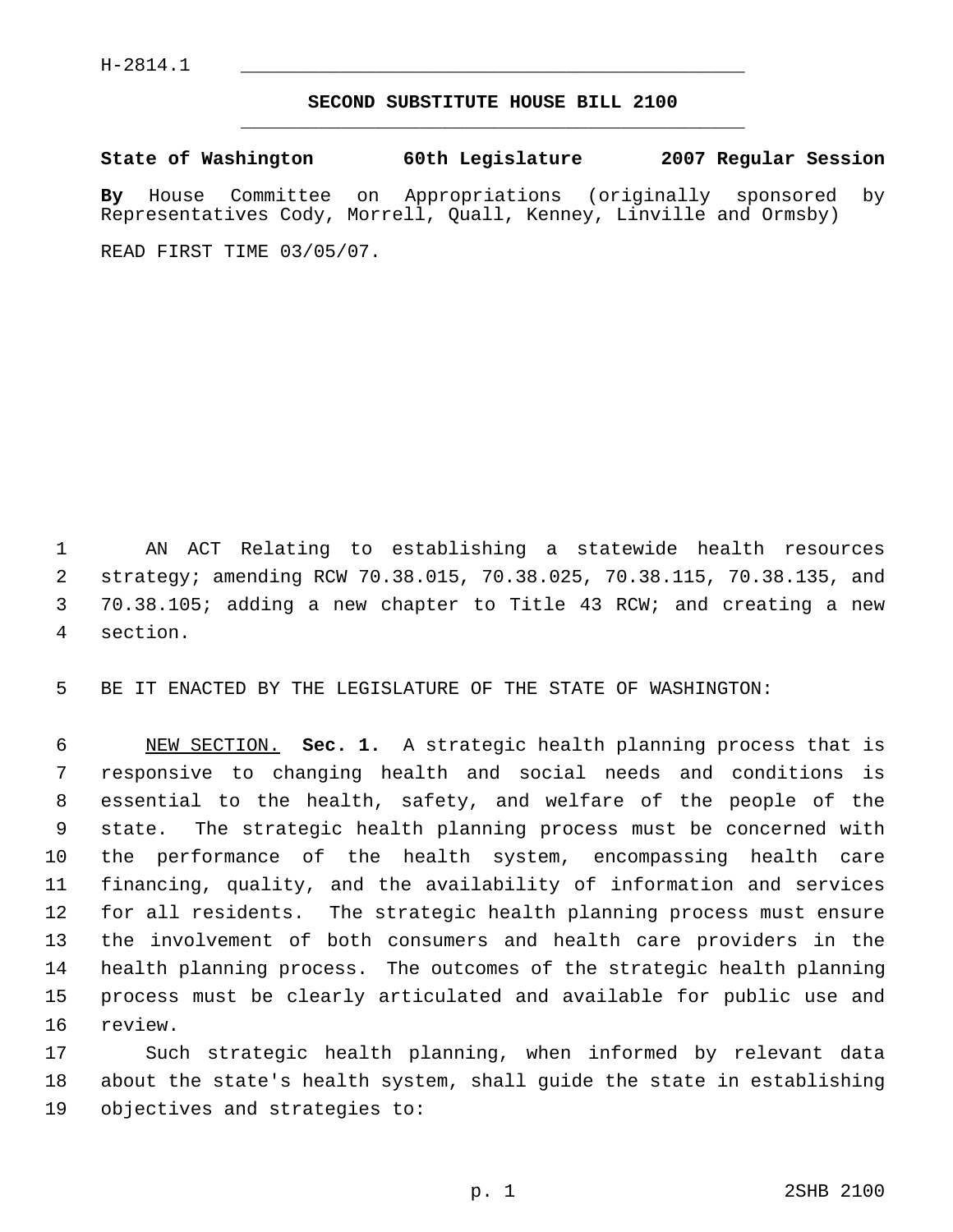(1) Promote, maintain, and assure the health of all citizens in the state;

 (2) Provide accessible health services through the maintenance of an adequate supply of health facilities and an adequate workforce;

 (3) Apply specific quality criteria and population health indicators;

(4) Recognize prevention as a high priority in health programs;

 (5) Address periodic priority issues including disaster planning, public health threats, and public safety dilemmas;

 (6) Coordinate efforts among state agencies including those tasked with facility, services, and professional provider licensing; state and federal reimbursement; health service utilization data systems; and other functions relevant to health planning;

 (7) Recognize the close interrelationship of health planning concerns and emphasize health care expenditure control, including cost-16 effectiveness and cost-benefit analysis;

(8) Integrate criteria for evidence-based medicine; and

 (9) Regularly evaluate the impact of capacity management on health service expenditures, access, quality, and innovation.

 NEW SECTION. **Sec. 2.** The definitions in this section apply throughout this chapter unless the context clearly requires otherwise.

 (1) "Commission" means the Washington health resource strategy commission.

 (2) "Health care provider" means an individual who holds a license issued by a disciplining authority identified in RCW 18.130.040 and who practices his or her profession in a health care facility or provides a health service.

 (3) "Health facility" or "facility" means hospices licensed under chapter 70.127 RCW, hospitals licensed under chapter 70.41 RCW, rural health care facilities as defined in RCW 70.175.020, psychiatric hospitals licensed under chapter 71.12 RCW, nursing homes licensed under chapter 18.51 RCW, community mental health centers licensed under chapter 71.05 or 71.24 RCW, kidney disease treatment centers, ambulatory diagnostic, treatment, or surgical facilities, drug and alcohol treatment facilities licensed under chapter 70.96A RCW, and home health agencies licensed under chapter 70.127 RCW, and includes such facilities if owned and operated by a political subdivision,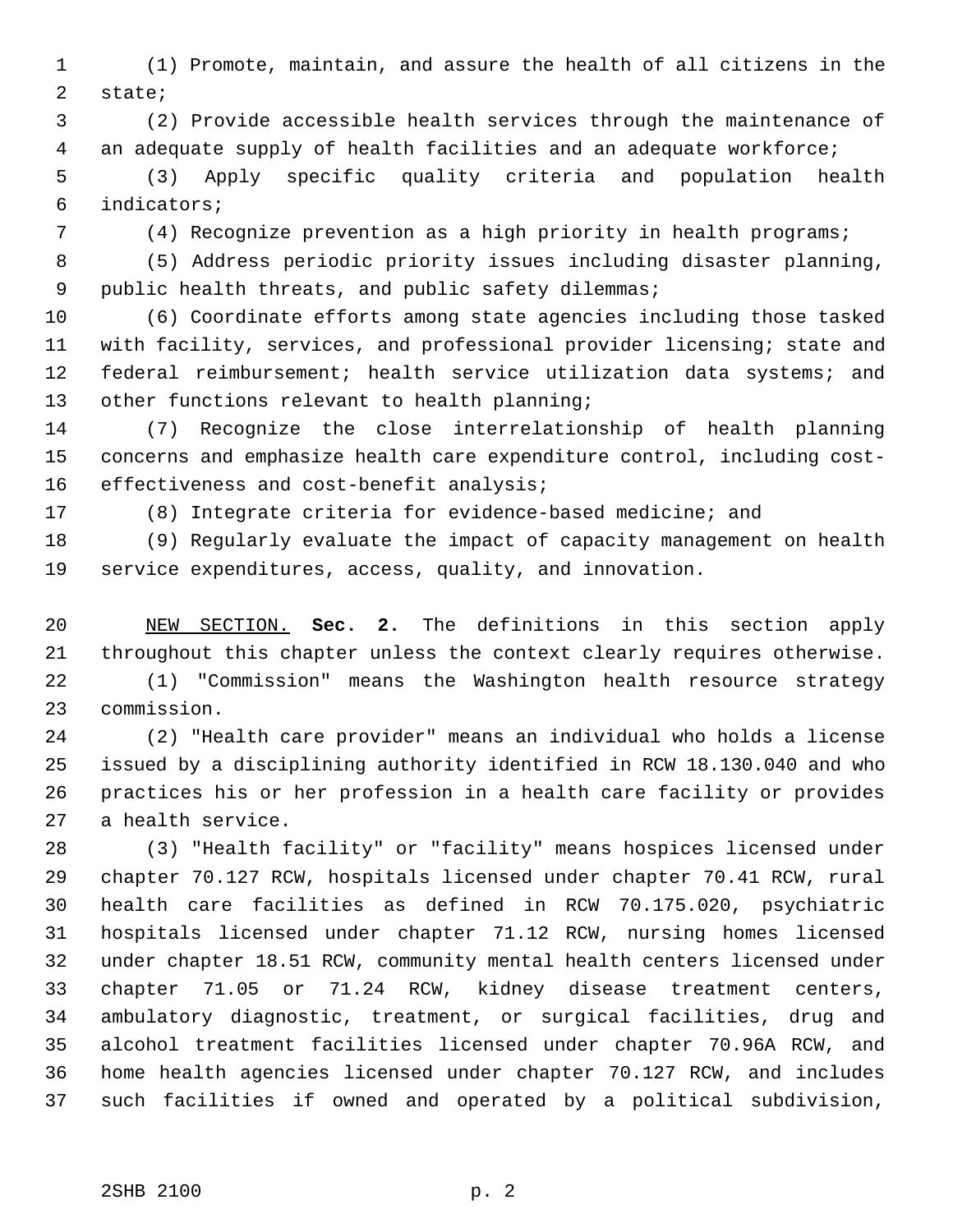including a public hospital district, or instrumentality of the state and such other facilities as required by federal law and implementing regulations.

 (3) "Health service" or "service" means that service, including primary care service, offered or provided by health care facilities and health care providers relating to the prevention, cure, or treatment of illness, injury, or disease.

 (4) "Health service area" means a geographic region appropriate for effective health planning which includes a broad range of health services.

 (5) "Office" means the office of strategic health resource coordination.

(6) "Strategy" means the statewide health resources strategy.

 NEW SECTION. **Sec. 3.** (1) The office of strategic health resource coordination is created in the office of the governor. The office shall serve as a coordinating body for public and private efforts to improve quality in health care, promote cost-effectiveness in health care, and plan health facility and health service availability. In addition, the office shall facilitate access to health care data collected by public and private organizations as needed to conduct its planning responsibilities.

(2) The office shall:

 (a) Assist the commission with its strategic health planning responsibilities and the preparation of the strategy;

 (b) Develop a computerized system for accessing, analyzing, and disseminating data relevant to strategic health planning responsibilities. The office may contract with an organization to create the computerized system capable of meeting the needs of the office;

 (c) Maintain access to deidentified data collected and stored by any public and private organizations as necessary to support the planning responsibilities of the commission, including state-purchased health care program data, hospital discharge data, and private efforts to collect utilization and claims-related data. The office is authorized to enter into any data sharing agreements and contractual arrangements necessary to obtain data or to distribute data. Among the sources of deidentified data that the office may access are any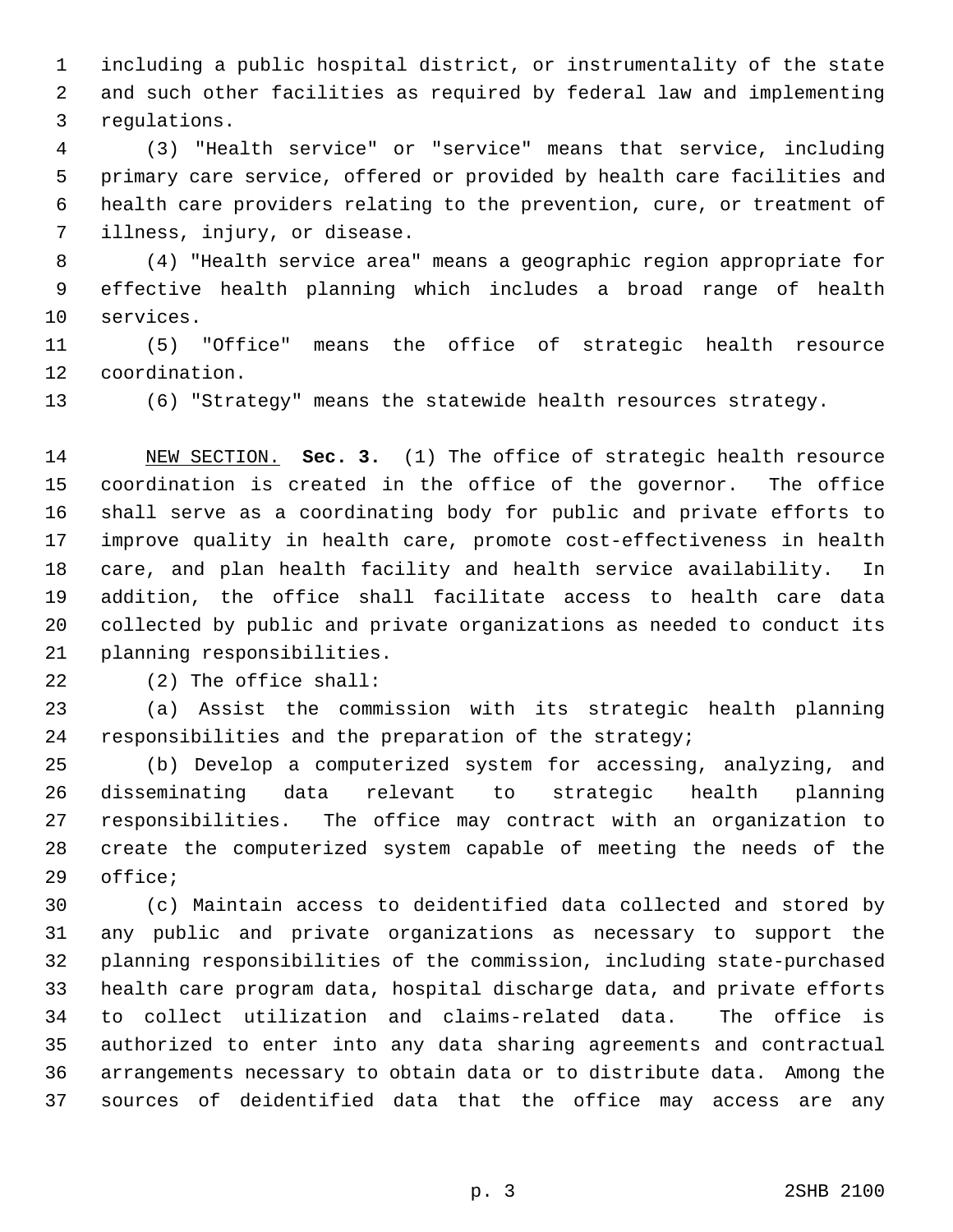databases established pursuant to the recommendations of the health information infrastructure advisory board established by chapter 261, laws of 2005. The office may store limited data sets as necessary to support its activities. Unless specifically authorized, the office shall not collect data directly from the records of health care providers and health care facilities, but shall make use of databases that have already collected such information;

 (d) Conduct research and analysis or arrange for research and analysis projects to be conducted by public or private organizations to 10 further the purposes of the commission;

(e) Provide administrative and technical support to the commission.

 NEW SECTION. **Sec. 4.** (1) The health resource strategy commission is created consisting of nineteen members appointed by the governor. The commission shall be comprised of members from geographically diverse regions of the state and shall include:

(a) Two health economists or health planners;

(b) Three representatives of nongovernment health care purchasers;

(c) One representative of the department of health;

 (d) One representative of the department of social and health services;

(e) One representative of the health care authority;

22 (f) One representative of the office of the insurance commissioner;

(g) Two representatives of acute care facilities;

(h) One representative of long-term care facilities;

(i) One representative of community-based long-term care providers;

(j) One representative of health care providers;

## (k) One representative of a federally recognized Indian tribe; and

(l) Four representatives of health care consumers.

 (2) Members of the initial commission may be appointed to staggered terms of one to four years, and thereafter all terms of appointment are for four years. No member may serve more than two consecutive full terms. Each member shall hold office until a successor is appointed. In appointing members, the governor shall make reasonable efforts to select individuals with experience with health planning or health economics. Members of the commission shall be compensated in accordance with RCW 43.03.250 and shall be reimbursed for their travel expenses while on official business in accordance with RCW 43.03.050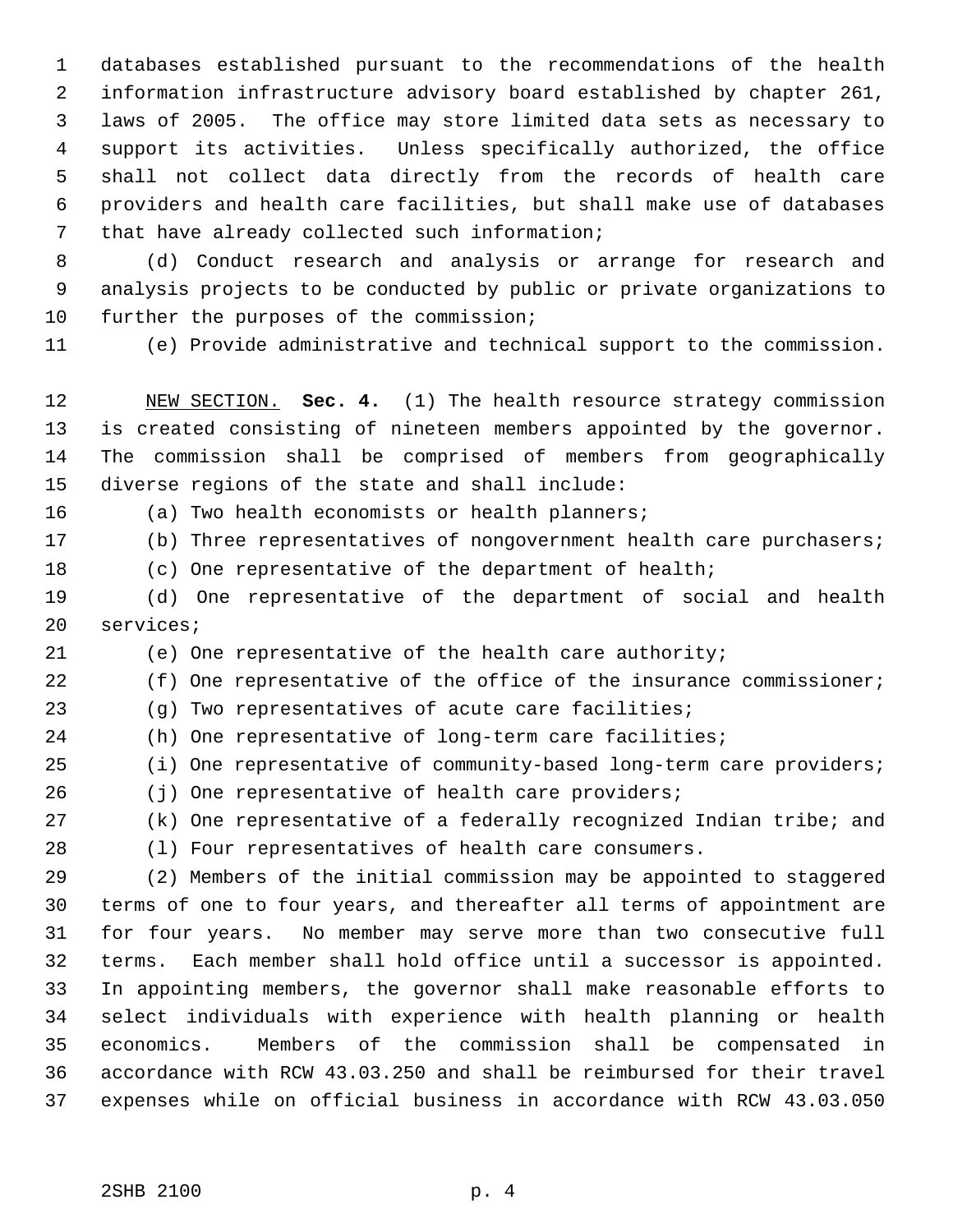and 43.03.060. The commission shall elect a chair from its members to serve for a term of one year or until a successor is elected. Meetings of the commission shall be at the call of the chair.

 NEW SECTION. **Sec. 5.** (1) The commission shall develop a statewide health resources strategy. The strategy shall establish statewide health planning policies and goals related to the availability of health care facilities and services, quality of care, and cost of care. The strategy shall identify needs according to geographic regions suitable for comprehensive health planning as designated by the commission.

 (2) The development of the strategy shall consider the following general goals and principles:

 (a) That the structural limitations of health care financing limit the effect of free market competition and raise the need for carefully tailored government planning and regulation to control costs, utilization, and distribution of health care services and facilities;

 (b) That excess capacity of health services and facilities place considerable economic burden on the public who pay for the construction and operation of these facilities as patients, health insurance purchasers, carriers, and taxpayers; and

 (c) That the development and ongoing maintenance of current and accurate health care information and statistics related to cost and quality of health care, as well as projections of need for health facilities and services, are essential to effective strategic health planning.

(3) The strategy shall include:

(a) A health system assessment and objectives component that:

 (i) Describes state and regional population demographics, health status indicators, and trends in health status and health care needs; and

 (ii) Identifies key policy objectives for the state health system related to access to care, health outcomes, quality, and cost-effectiveness;

 (b) A health care facilities and services plan that shall assess the demand for health care facilities and services to inform state health planning efforts and direct certificate of need determinations,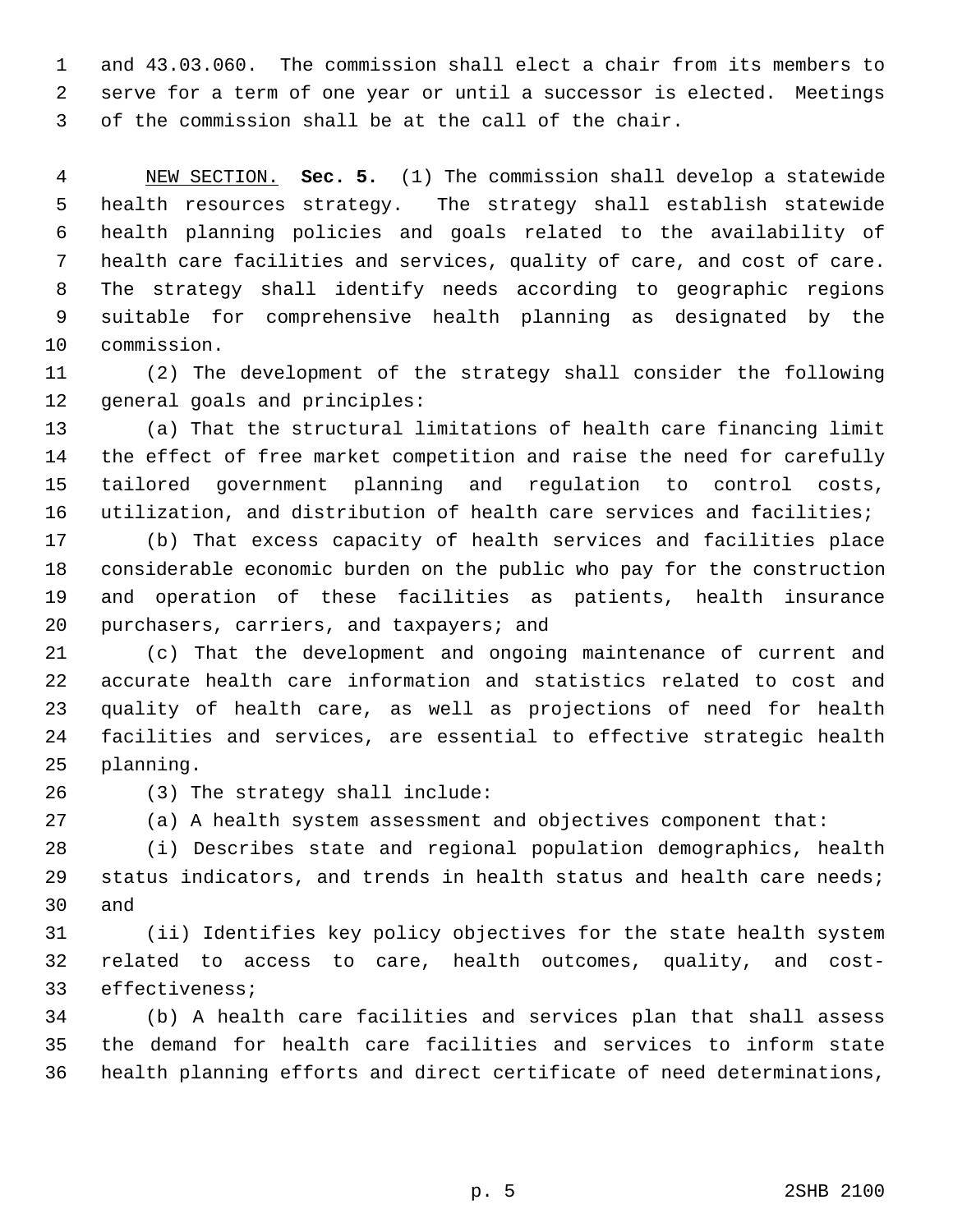for those facilities and services subject to certificate of need as provided in chapter 70.38 RCW. The plan shall include:

 (i) An inventory of each geographic region's existing health care facilities and services;

 (ii) Projections of need for each category of health care facility and service, including those subject to certificate of need;

 (iii) Policies to guide the addition of new or expanded health care facilities and services to promote the use of quality, evidence-based, cost-effective health care delivery options, including any recommendations for criteria, standards, and methods relevant to the certificate of need review process; and

 (iv) An assessment of the availability of health care providers, public health resources, transportation infrastructure, and other considerations necessary to support the needed health care facilities and services in each region;

 (c) A health care data resource plan that identifies data elements necessary to properly conduct planning activities and to review certificate of need applications, including data related to inpatient and outpatient utilization and outcomes information, and financial and utilization information related to charity care, quality, and cost. The plan shall inventory existing data resources, both public and private, that store and disclose information relevant to the health planning process, including information necessary to conduct certificate of need activities pursuant to chapter 70.38 RCW. The plan shall identify any deficiencies in the inventory of existing data resources and the data necessary to conduct comprehensive health planning activities. The plan may recommend that the office be authorized to access existing data sources and conduct appropriate analyses of such data or that other agencies expand their data collection activities as statutory authority permits. The plan may identify any computing infrastructure deficiencies that impede the proper storage, transmission, and analysis of health planning data. The plan shall provide recommendations for increasing the availability of data related to health planning to provide greater community involvement in the health planning process and consistency in data used for certificate of need applications and determinations;

 (d) An assessment of emerging trends in health care delivery and technology as they relate to access to health care facilities and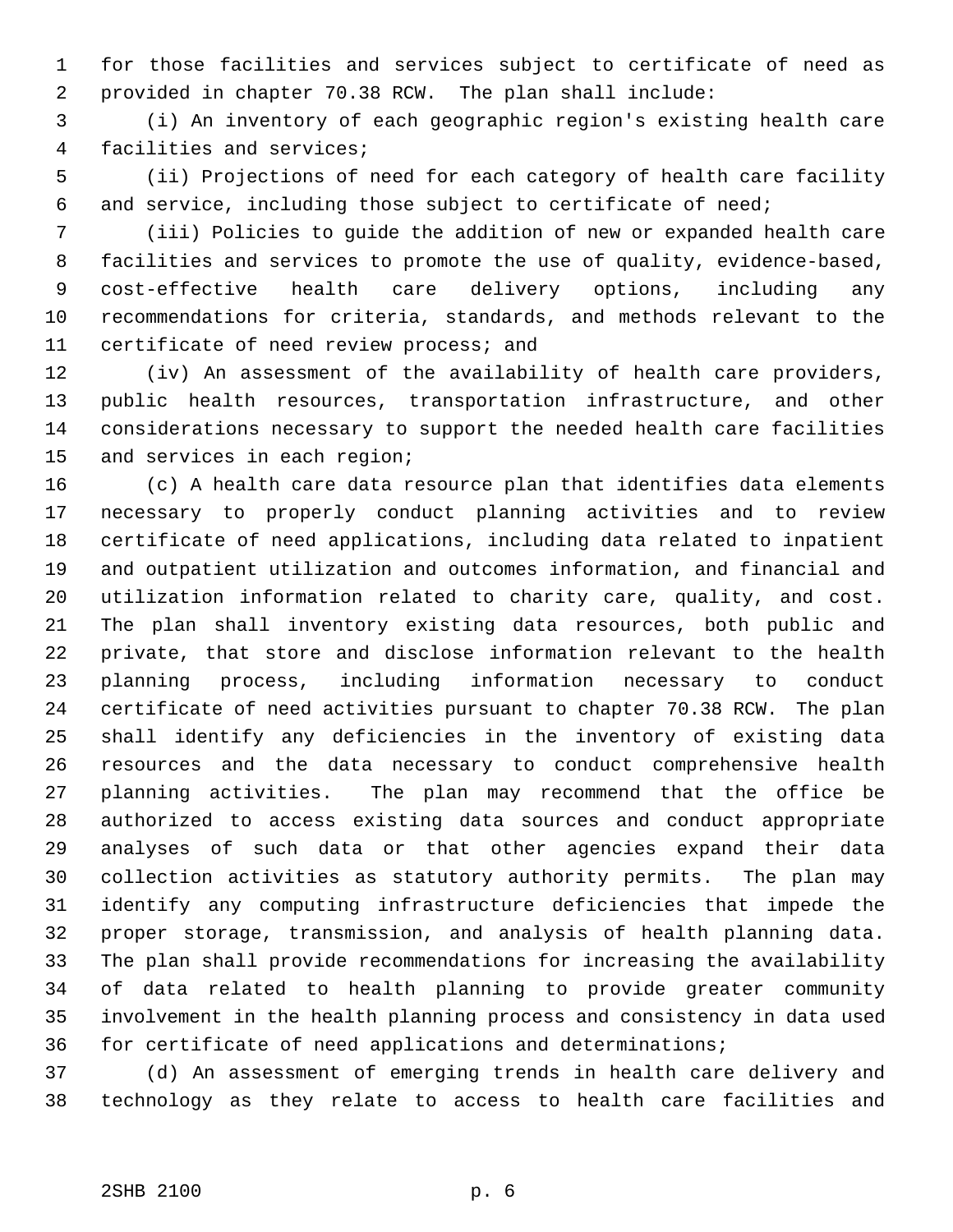services, quality of care, and costs of care. The assessment shall recommend any changes to the scope of health care facilities and services covered by the certificate of need program that may be warranted by these emerging trends. In addition, the assessment may recommend any changes to criteria used by the department to review certificate of need applications, as necessary;

 (e) A rural health resource plan to assess the availability of health resources in rural areas of the state, assess the unmet needs of these communities, and evaluate how federal and state reimbursement policies can be modified, if necessary, to more efficiently and effectively meet the health care needs of rural communities. The plan shall consider the unique health care needs of rural communities, the adequacy of the rural health workforce, and transportation needs for accessing appropriate care.

 (4) The commission shall submit the final strategy to the governor by January 1, 2010. Every two years the commission shall submit a strategy. The health care facilities and services plan as it pertains to a distinct geographic planning region may be updated by individual categories on a rotating, biannual schedule.

 (5) The commission shall hold at least one public hearing and allow opportunity to submit written comments prior to the issuance of the initial strategy or an updated strategy. A public hearing shall be held prior to issuing a draft of an updated health care facilities and services plan, and another public hearing shall be held before final adoption of an updated health care facilities and services plan. Any hearing related to updating a health care facilities and services plan for a specific planning region shall be held in that region with sufficient notice to the public and an opportunity to comment.

 NEW SECTION. **Sec. 6.** The commission shall submit the strategy to the department of health to direct its activities related to the certificate of need review program under chapter 70.38 RCW. As the health care facilities and services plan is updated for any specific geographic planning region, the commission shall submit that plan to the department of health to direct its activities related to the certificate of need review program under chapter 70.38 RCW. The commission shall not issue determinations of the merits of specific project proposals submitted by applicants for certificates of need.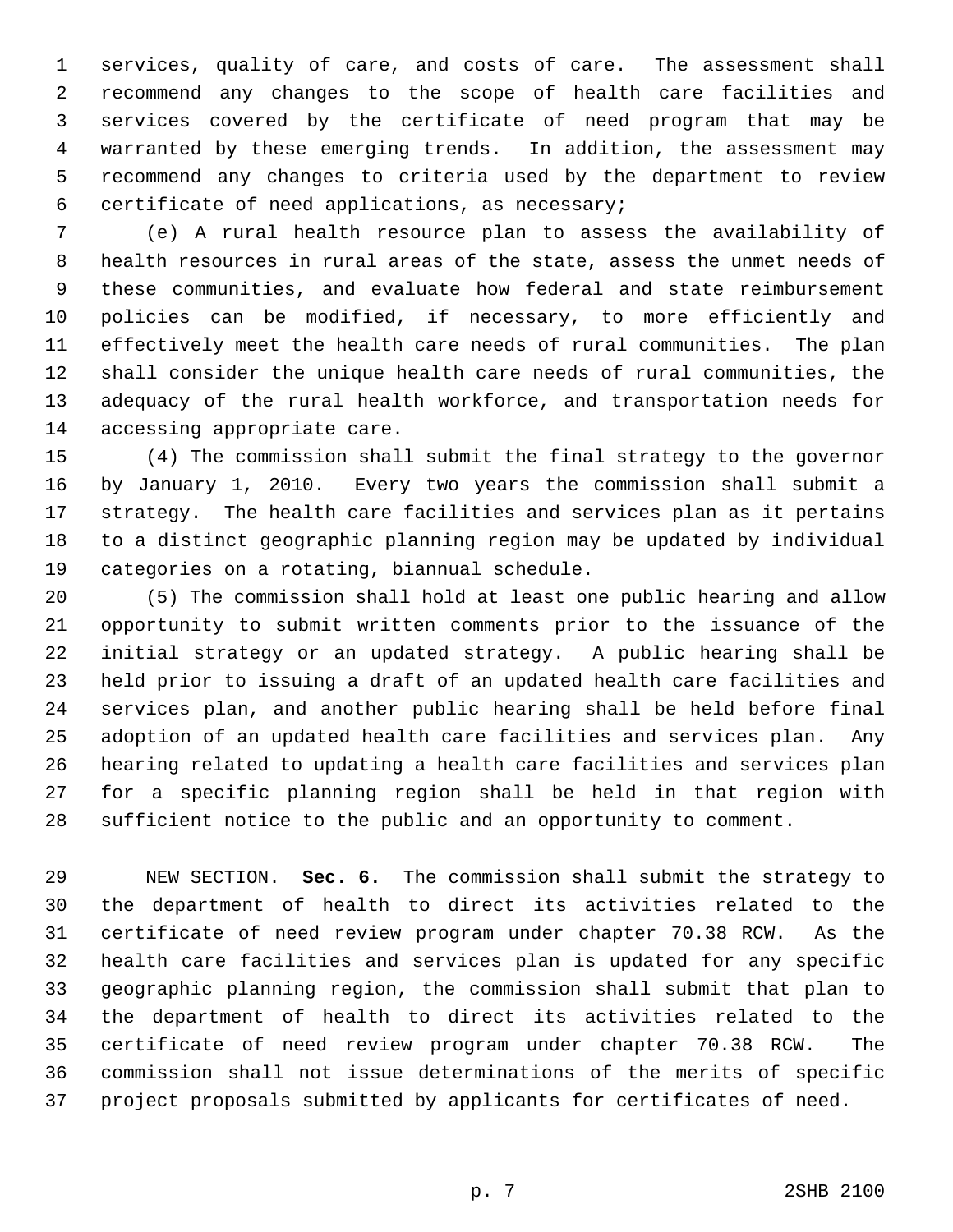NEW SECTION. **Sec. 7.** (1) The office may respond to requests for data and other information from its computerized system for special studies and analysis consistent with requirements for confidentiality of patient, provider, and facility-specific records. The office may require requestors to pay any or all of the reasonable costs associated with such requests that might be approved.

 (2) Data elements related to the identification of individual patient's, provider's, and facility's care outcomes are confidential, are exempt from RCW 42.56.030 through 42.56.570 and 42.17.350 through 42.17.450, and are not subject to discovery by subpoena or admissible as evidence.

 **Sec. 8.** RCW 70.38.015 and 1989 1st ex.s. c 9 s 601 are each amended to read as follows:

It is declared to be the public policy of this state:

15 (1) That strategic health planning  $((\text{te}))$  efforts must be supported 16 by appropriately tailored regulatory activities that can effectuate the 17 goals and principles of the statewide health resources strategy 18 developed pursuant to chapter 43. -- RCW (sections 1 through 7 of this 19 act). The implementation of the strategy can promote, maintain, and 20 assure the health of all citizens in the state,  $((\pm \theta))$  provide accessible health services, health manpower, health facilities, and 22 other resources while controlling ((excessive)) increases in costs, and 23 ((to)) recognize prevention as a high priority in health programs( $\overline{z}$  is essential to the health, safety, and welfare of the people of the state. Health planning should be responsive to changing health and 26 social needs and conditions)). Involvement in health planning from 27 both consumers and providers throughout the state should be encouraged; 28 (2) ((That the development of health services and resources, including the construction, modernization, and conversion of health facilities, should be accomplished in a planned, orderly fashion, consistent with identified priorities and without unnecessary 32 duplication or fragmentation)) That the certificate of need program is a component of a health planning regulatory process that is consistent with the statewide health resources strategy and public policy goals that are clearly articulated and regularly updated;

(3) That the development and maintenance of adequate health care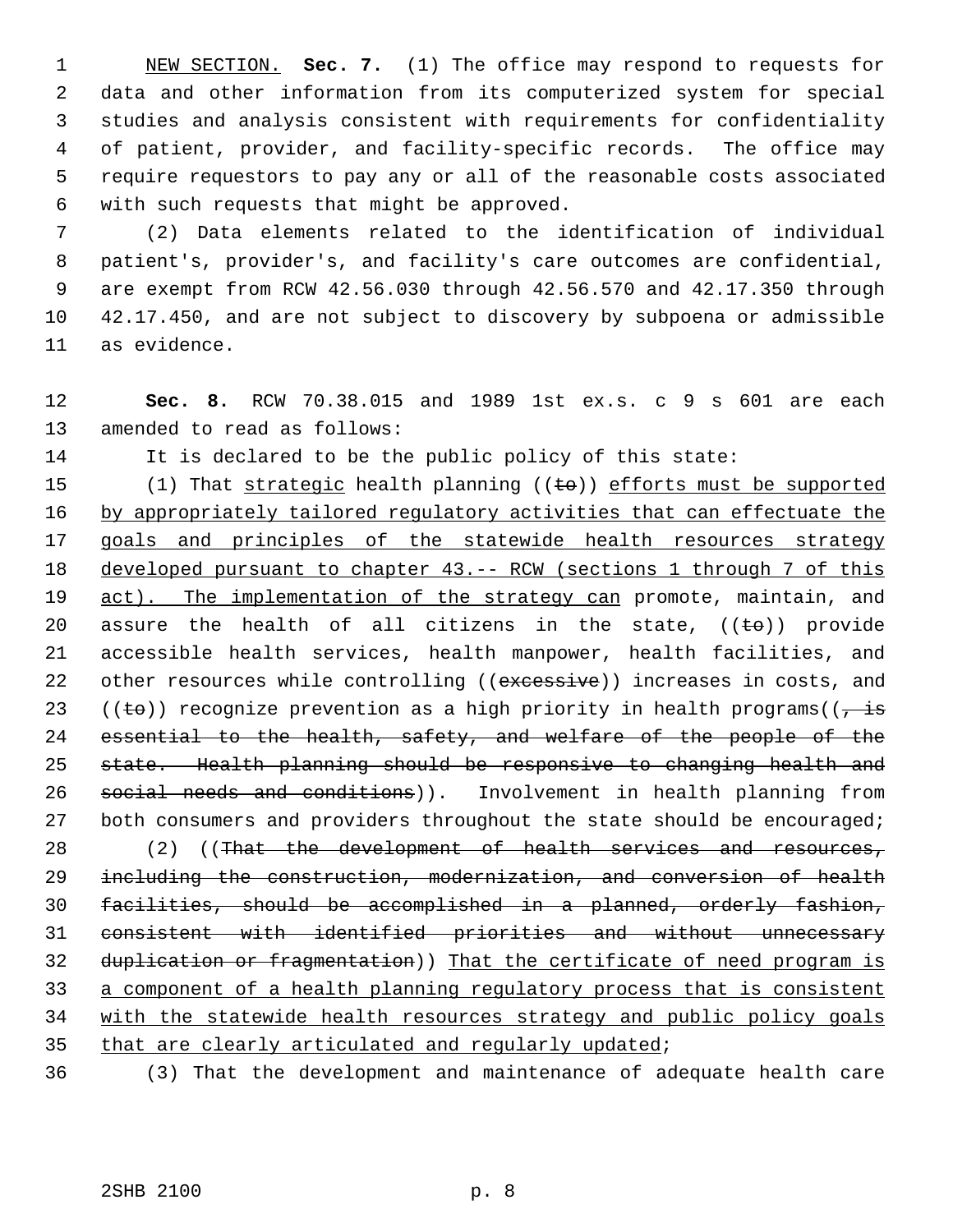information, statistics and projections of need for health facilities and services is essential to effective health planning and resources development;

 (4) That the development of nonregulatory approaches to health care cost containment should be considered, including the strengthening of price competition; and

 (5) That health planning should be concerned with public health and health care financing, access, and quality, recognizing their close interrelationship and emphasizing cost control of health services, including cost-effectiveness and cost-benefit analysis.

 **Sec. 9.** RCW 70.38.025 and 2000 c 175 s 22 are each amended to read as follows:

 When used in this chapter, the terms defined in this section shall have the meanings indicated.

 (1) "Board of health" means the state board of health created pursuant to chapter 43.20 RCW.

 (2) "Capital expenditure" is an expenditure, including a force account expenditure (i.e., an expenditure for a construction project undertaken by a nursing home facility as its own contractor) which, under generally accepted accounting principles, is not properly chargeable as an expense of operation or maintenance. Where a person makes an acquisition under lease or comparable arrangement, or through donation, which would have required review if the acquisition had been made by purchase, such expenditure shall be deemed a capital expenditure. Capital expenditures include donations of equipment or facilities to a nursing home facility which if acquired directly by such facility would be subject to certificate of need review under the provisions of this chapter and transfer of equipment or facilities for less than fair market value if a transfer of the equipment or facilities at fair market value would be subject to such review. The cost of any studies, surveys, designs, plans, working drawings, specifications, and other activities essential to the acquisition, improvement, expansion, or replacement of any plant or equipment with respect to which such expenditure is made shall be included in determining the amount of the expenditure.

 (3) "Continuing care retirement community" means an entity which provides shelter and services under continuing care contracts with its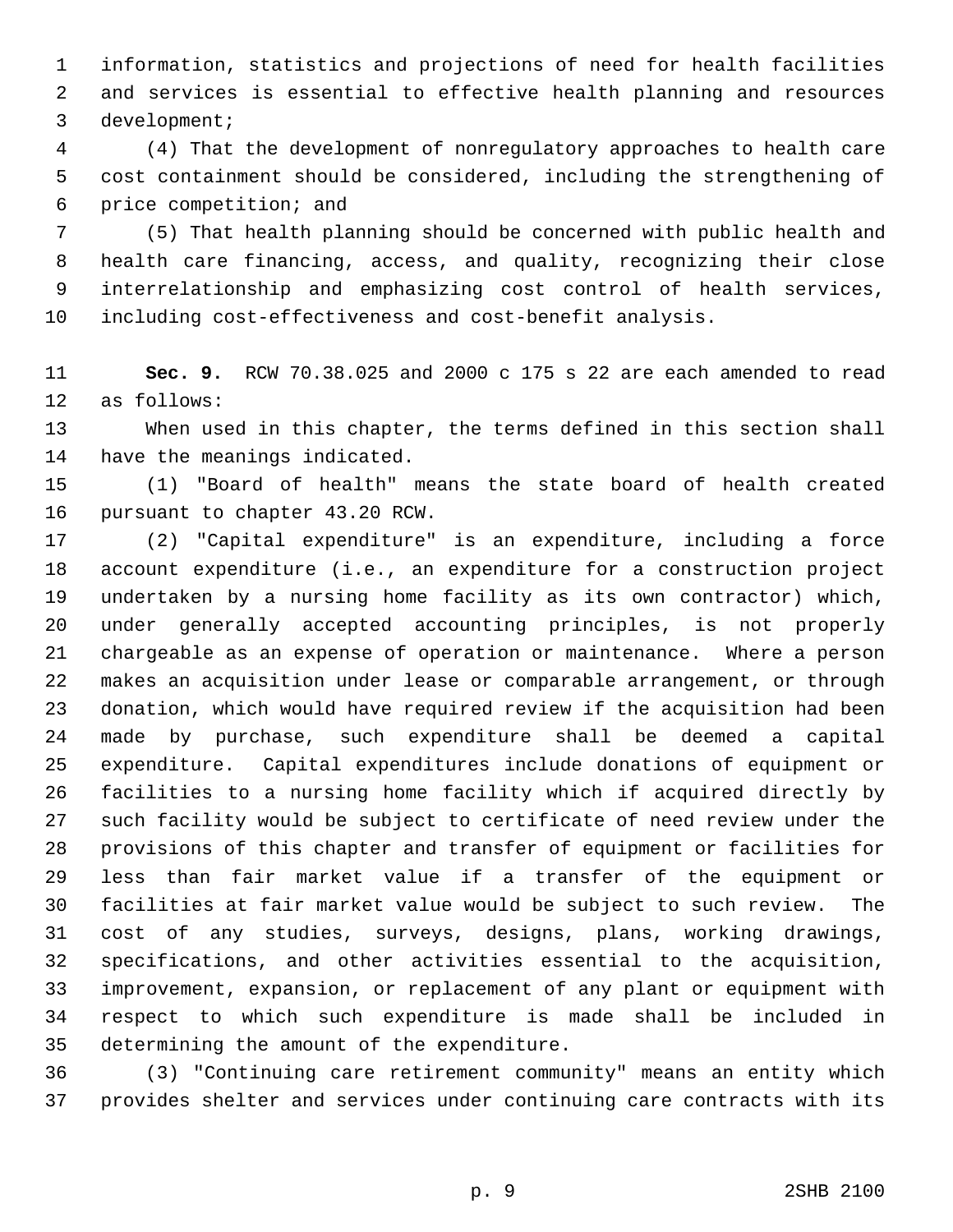members and which sponsors or includes a health care facility or a health service. A "continuing care contract" means a contract to provide a person, for the duration of that person's life or for a term in excess of one year, shelter along with nursing, medical, health- related, or personal care services, which is conditioned upon the transfer of property, the payment of an entrance fee to the provider of such services, or the payment of periodic charges for the care and services involved. A continuing care contract is not excluded from this definition because the contract is mutually terminable or because shelter and services are not provided at the same location.

(4) "Department" means the department of health.

 (5) "Expenditure minimum" means, for the purposes of the certificate of need program, one million dollars adjusted by the department by rule to reflect changes in the United States department of commerce composite construction cost index; or a lesser amount required by federal law and established by the department by rule.

 (6) "Health care facility" means hospices, hospice care centers, hospitals, psychiatric hospitals, nursing homes, kidney disease treatment centers, ambulatory surgical facilities, and home health agencies, and includes such facilities when owned and operated by a political subdivision or instrumentality of the state and such other facilities as required by federal law and implementing regulations, but does not include any health facility or institution conducted by and for those who rely exclusively upon treatment by prayer or spiritual means in accordance with the creed or tenets of any well-recognized church or religious denomination, or any health facility or institution operated for the exclusive care of members of a convent as defined in RCW 84.36.800 or rectory, monastery, or other institution operated for the care of members of the clergy. In addition, the term does not include any nonprofit hospital: (a) Which is operated exclusively to provide health care services for children; (b) which does not charge fees for such services; and (c) if not contrary to federal law as necessary to the receipt of federal funds by the state.

 (7) "Health maintenance organization" means a public or private organization, organized under the laws of the state, which:

 (a) Is a qualified health maintenance organization under Title XIII, section 1310(d) of the Public Health Services Act; or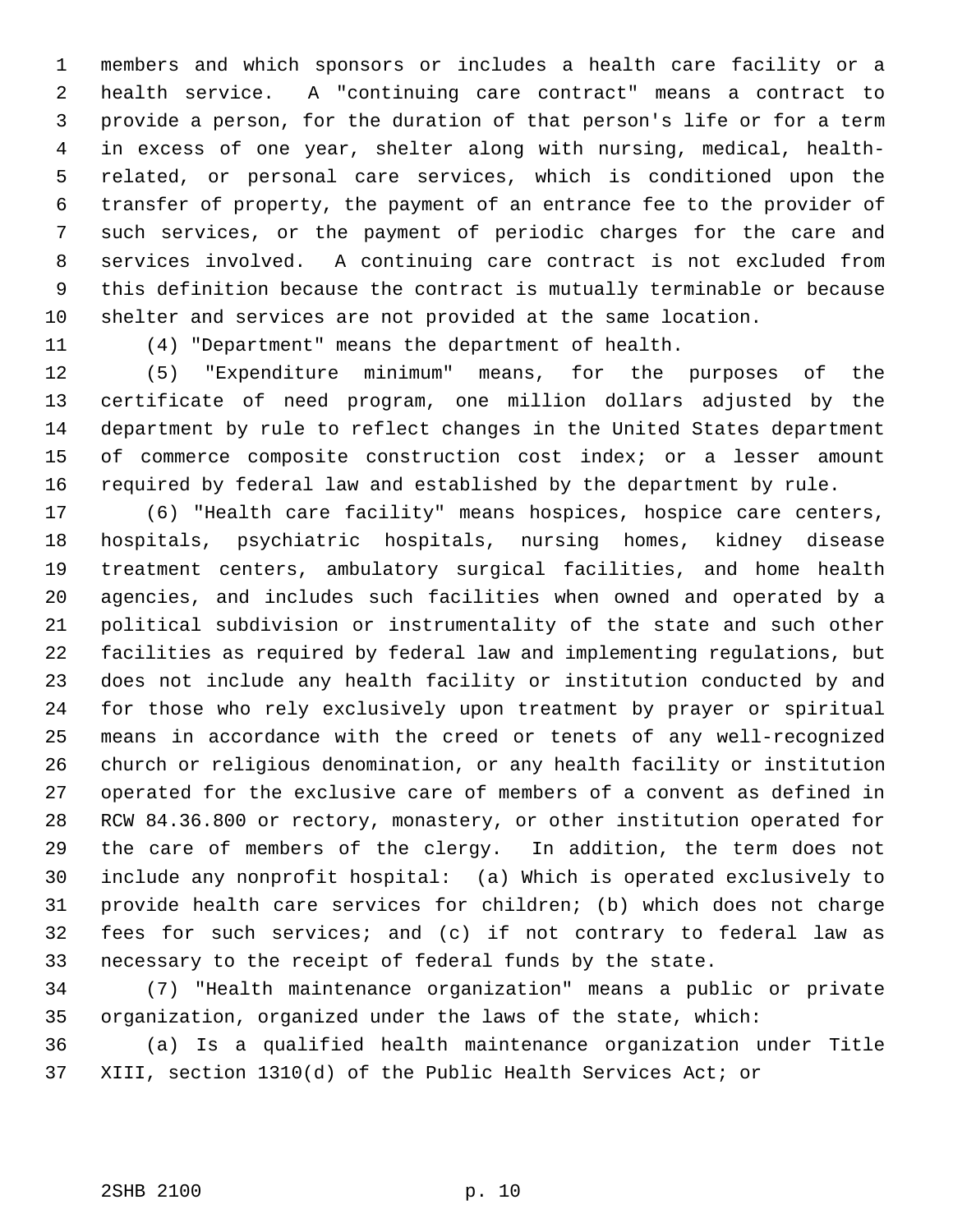(b)(i) Provides or otherwise makes available to enrolled participants health care services, including at least the following basic health care services: Usual physician services, hospitalization, laboratory, X-ray, emergency, and preventive services, and out-of-area coverage; (ii) is compensated (except for copayments) for the provision of the basic health care services listed in (b)(i) to enrolled participants by a payment which is paid on a periodic basis without regard to the date the health care services are provided and which is fixed without regard to the frequency, extent, or kind of health service actually provided; and (iii) provides physicians' services primarily (A) directly through physicians who are either employees or partners of such organization, or (B) through arrangements with individual physicians or one or more groups of physicians (organized on a group practice or individual practice basis).

 (8) "Health services" means clinically related (i.e., preventive, diagnostic, curative, rehabilitative, or palliative) services and includes alcoholism, drug abuse, and mental health services and as defined in federal law.

 (9) "Health service area" means a geographic region appropriate for effective health planning which includes a broad range of health services.

 (10) "Person" means an individual, a trust or estate, a partnership, a corporation (including associations, joint stock companies, and insurance companies), the state, or a political subdivision or instrumentality of the state, including a municipal corporation or a hospital district.

 (11) "Provider" generally means a health care professional or an organization, institution, or other entity providing health care but the precise definition for this term shall be established by rule of the department, consistent with federal law.

 (12) "Public health" means the level of well-being of the general population; those actions in a community necessary to preserve, protect, and promote the health of the people for which government is responsible; and the governmental system developed to guarantee the preservation of the health of the people.

 (13) "Secretary" means the secretary of health or the secretary's designee.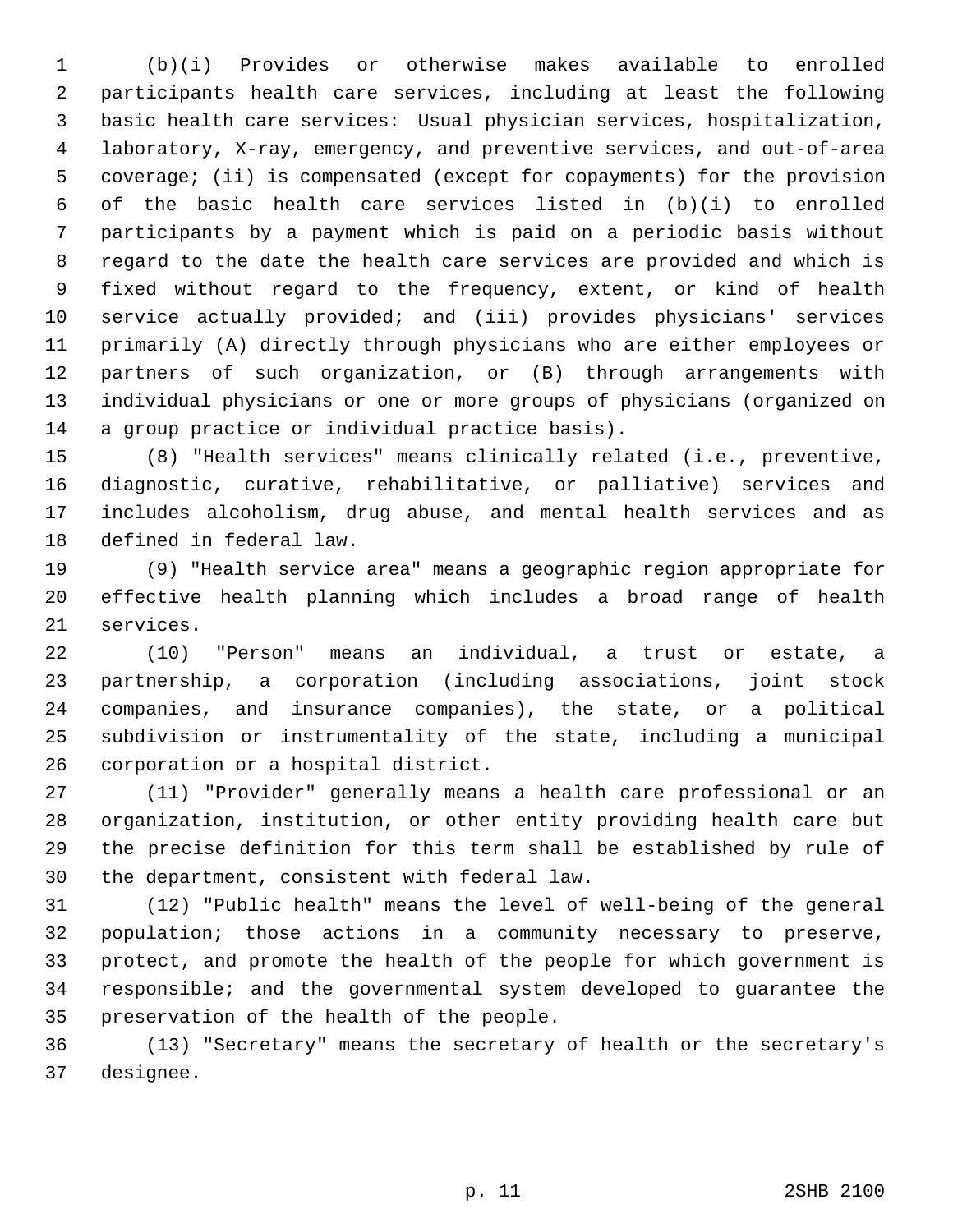(14) "Statewide health resource strategy" or "strategy" means the 2 statewide health resource strategy developed by the Washington health resource strategy commission pursuant to chapter 43.-- RCW (sections 1 through 7 of this act).

 (15) "Tertiary health service" means a specialized service that meets complicated medical needs of people and requires sufficient patient volume to optimize provider effectiveness, quality of service, and improved outcomes of care.

9 (( $\left(\frac{15}{15}\right)$ ) (16) "Hospital" means any health care institution which is 10 required to qualify for a license under RCW 70.41.020( $(\frac{2}{2})$ ); or as a psychiatric hospital under chapter 71.12 RCW.

 **Sec. 10.** RCW 70.38.115 and 1996 c 178 s 22 are each amended to read as follows:

 (1) Certificates of need shall be issued, denied, suspended, or revoked by the designee of the secretary in accord with the provisions of this chapter and rules of the department which establish review procedures and criteria for the certificate of need program.

 (2) Criteria for the review of certificate of need applications, except as provided in subsection (3) of this section for health maintenance organizations, shall include but not be limited to consideration of the following:

 (a) The need that the population served or to be served by such services has for such services;

 (b) The availability of less costly or more effective alternative methods of providing such services;

 (c) The financial feasibility and the probable impact of the proposal on the cost of and charges for providing health services in 28 the community to be served;

(d) In the case of health services to be provided,

 (i) the availability of alternative uses of project resources for the provision of other health services,

 (ii) the extent to which such proposed services will be accessible to all residents of the area to be served, and

 (iii) the need for and the availability in the community of services and facilities for osteopathic physicians and surgeons and allopathic physicians and their patients. The department shall consider the application in terms of its impact on existing and proposed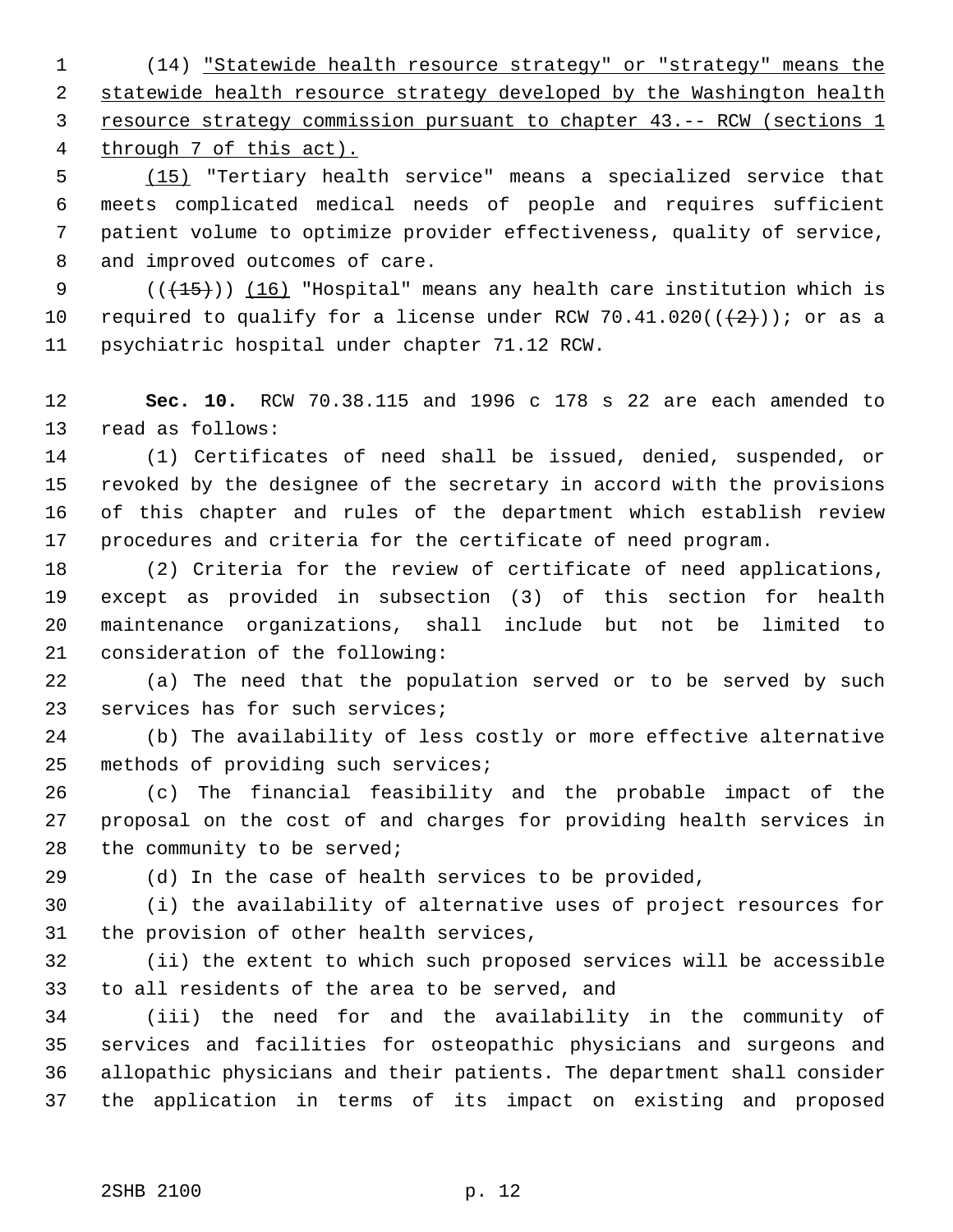institutional training programs for doctors of osteopathic medicine and surgery and medicine at the student, internship, and residency training levels;

 (e) In the case of a construction project, the costs and methods of the proposed construction, including the cost and methods of energy provision, and the probable impact of the construction project reviewed (i) on the cost of providing health services by the person proposing such construction project and (ii) on the cost and charges to the public of providing health services by other persons;

 (f) The special needs and circumstances of osteopathic hospitals, nonallopathic services and children's hospitals;

 (g) Improvements or innovations in the financing and delivery of health services which foster cost containment and serve to promote 14 quality assurance and cost-effectiveness;

 (h) In the case of health services proposed to be provided, the efficiency and appropriateness of the use of existing services and facilities similar to those proposed;

 (i) In the case of existing services or facilities, the quality of 19 care provided by such services or facilities in the past;

 (j) In the case of hospital certificate of need applications, whether the hospital meets or exceeds the regional average level of 22 charity care, as determined by the secretary; and

(k) In the case of nursing home applications:

 (i) The availability of other nursing home beds in the planning area to be served; and

 (ii) The availability of other services in the community to be served. Data used to determine the availability of other services will include but not be limited to data provided by the department of social and health services.

 (3) A certificate of need application of a health maintenance organization or a health care facility which is controlled, directly or indirectly, by a health maintenance organization, shall be approved by the department if the department finds:

 (a) Approval of such application is required to meet the needs of the members of the health maintenance organization and of the new members which such organization can reasonably be expected to enroll; and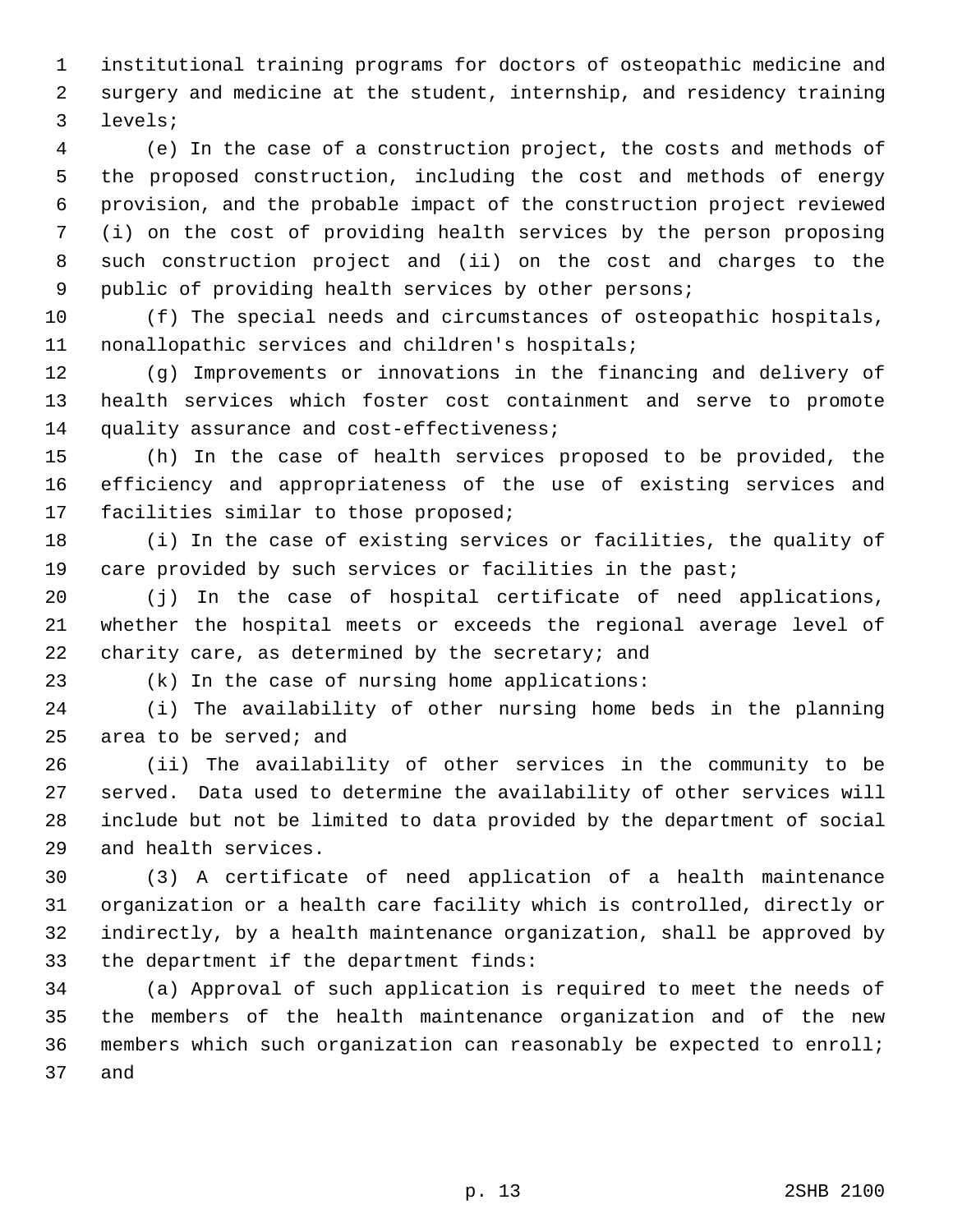(b) The health maintenance organization is unable to provide, through services or facilities which can reasonably be expected to be available to the organization, its health services in a reasonable and cost-effective manner which is consistent with the basic method of operation of the organization and which makes such services available on a long-term basis through physicians and other health professionals associated with it.

 A health care facility, or any part thereof, with respect to which a certificate of need was issued under this subsection may not be sold or leased and a controlling interest in such facility or in a lease of such facility may not be acquired unless the department issues a certificate of need approving the sale, acquisition, or lease.

 (4) ((Until the final expiration of the state health plan as provided under RCW 70.38.919, the decision of the department on a certificate of need application shall be consistent with the state 16 health plan in effect, except in emergency circumstances which pose a 17 threat to the public health.)) Effective January 1, 2010, for those 18 facilities and services covered by the certificate of need programs, certificate of need determinations must be consistent with the statewide health resources strategy developed pursuant to section 5 of this act, including any health planning policies and goals identified 22 in the statewide health resources strategy in effect at the time of 23 application. The department may waive specific terms of the strategy 24 if the applicant demonstrates that consistency with those terms will 25 create an undue burden on the population that a particular project would serve, or in emergency circumstances which pose a threat to public health.

 (5) The department in making its final decision may issue a conditional certificate of need if it finds that the project is justified only under specific circumstances. The conditions shall directly relate to the project being reviewed. The conditions may be released if it can be substantiated that the conditions are no longer valid and the release of such conditions would be consistent with the purposes of this chapter.

 $((+5))$   $(6)$  Criteria adopted for review in accordance with subsection (2) of this section may vary according to the purpose for which the particular review is being conducted or the type of health service reviewed.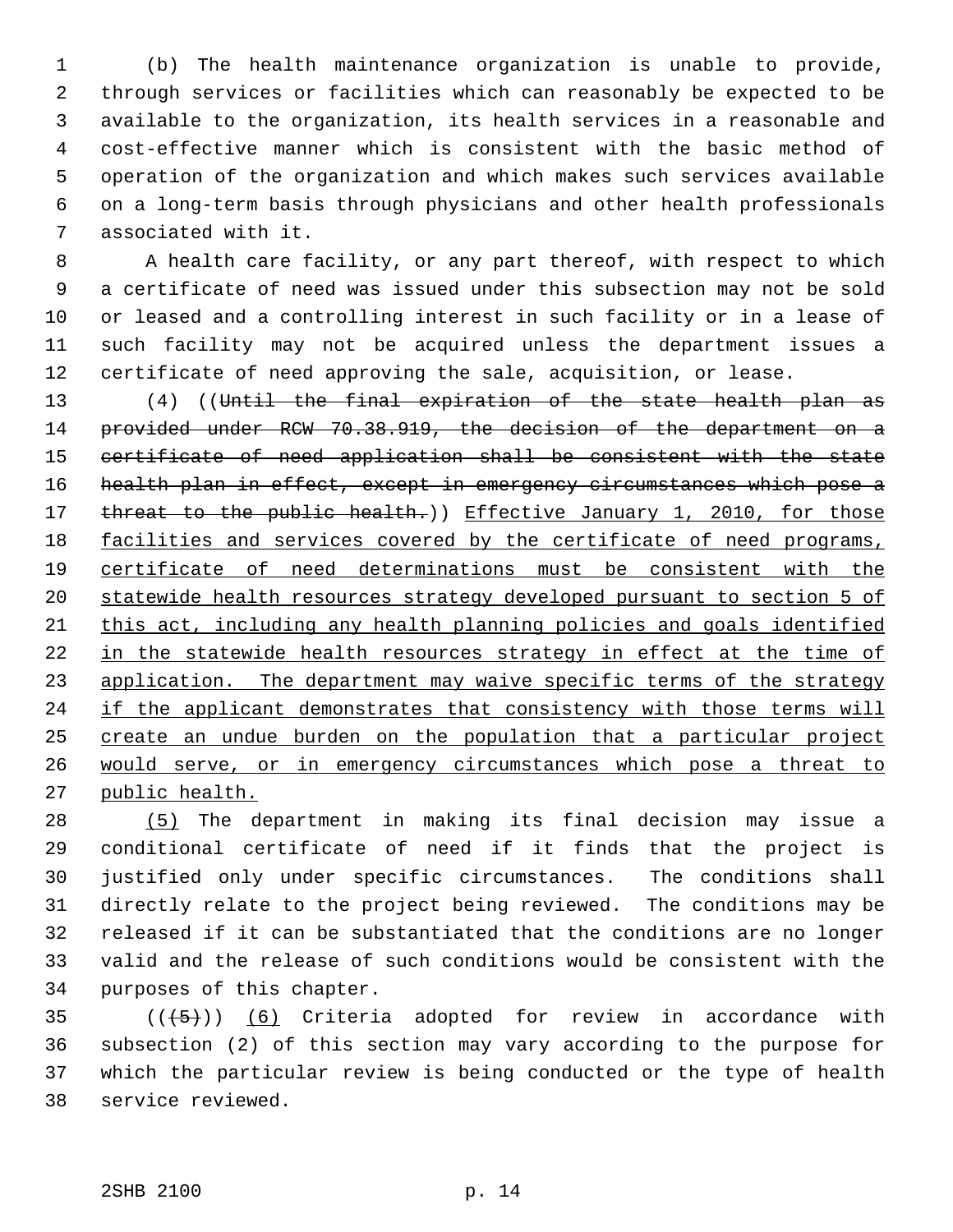$((+6))$   $(7)$  The department shall specify information to be required for certificate of need applications. Within fifteen days of receipt of the application, the department shall request additional information considered necessary to the application or start the review process. Applicants may decline to submit requested information through written notice to the department, in which case review starts on the date of receipt of the notice. Applications may be denied or limited because of failure to submit required and necessary information.

 $((+7))$   $(8)$  Concurrent review is for the purpose of comparative analysis and evaluation of competing or similar projects in order to determine which of the projects may best meet identified needs. Categories of projects subject to concurrent review include at least new health care facilities, new services, and expansion of existing health care facilities. The department shall specify time periods for the submission of applications for certificates of need subject to concurrent review, which shall not exceed ninety days. Review of concurrent applications shall start fifteen days after the conclusion of the time period for submission of applications subject to concurrent review. Concurrent review periods shall be limited to one hundred fifty days, except as provided for in rules adopted by the department authorizing and limiting amendment during the course of the review, or for an unresolved pivotal issue declared by the department.

 $((+8))$  (9) Review periods for certificate of need applications other than those subject to concurrent review shall be limited to ninety days. Review periods may be extended up to thirty days if needed by a review agency, and for unresolved pivotal issues the department may extend up to an additional thirty days. A review may be extended in any case if the applicant agrees to the extension.

29 ( $(\frac{49}{})$ ) (10) The department or its designee, shall conduct a public hearing on a certificate of need application if requested unless the review is expedited or subject to emergency review. The department by rule shall specify the period of time within which a public hearing must be requested and requirements related to public notice of the hearing, procedures, recordkeeping and related matters.

 $((+10))$   $(11)(a)$  Any applicant denied a certificate of need or whose certificate of need has been suspended or revoked has the right to an adjudicative proceeding. The proceeding is governed by chapter 34.05 RCW, the Administrative Procedure Act.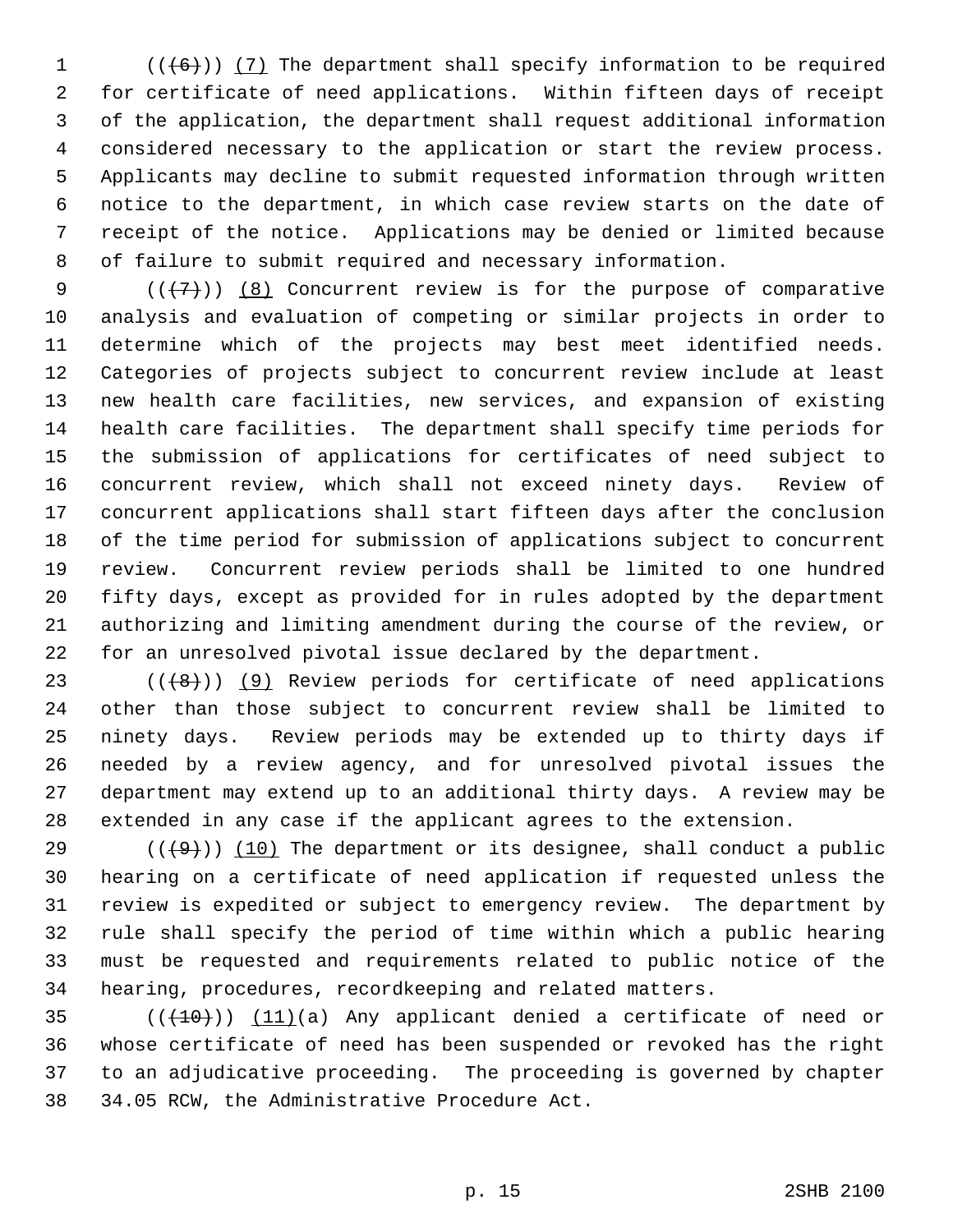(b) Any health care facility or health maintenance organization that: (i) Provides services similar to the services provided by the applicant and under review pursuant to this subsection; (ii) is located within the applicant's health service area; and (iii) testified or submitted evidence at a public hearing held pursuant to subsection  $((+9))$  (10) of this section, shall be provided an opportunity to present oral or written testimony and argument in a proceeding under this subsection: PROVIDED, That the health care facility or health maintenance organization had, in writing, requested to be informed of the department's decisions.

 (c) If the department desires to settle with the applicant prior to the conclusion of the adjudicative proceeding, the department shall so inform the health care facility or health maintenance organization and afford them an opportunity to comment, in advance, on the proposed settlement.

 $((+11))$  (12) An amended certificate of need shall be required for the following modifications of an approved project:

18 (a) A new service requiring review under this chapter;

 (b) An expansion of a service subject to review beyond that originally approved;

21 (c) An increase in bed capacity;

 (d) A significant reduction in the scope of a nursing home project without a commensurate reduction in the cost of the nursing home project, or a cost increase (as represented in bids on a nursing home construction project or final cost estimates acceptable to the person to whom the certificate of need was issued) if the total of such increases exceeds twelve percent or fifty thousand dollars, whichever is greater, over the maximum capital expenditure approved. The review of reductions or cost increases shall be restricted to the continued conformance of the nursing home project with the review criteria pertaining to financial feasibility and cost containment.

 $((+12))$  (13) An application for a certificate of need for a nursing home capital expenditure which is determined by the department to be required to eliminate or prevent imminent safety hazards or correct violations of applicable licensure and accreditation standards shall be approved.

37 ( $(\frac{13}{13})$ )  $(14)(a)$  Replacement of existing nursing home beds in the same planning area by an existing licensee who has operated the beds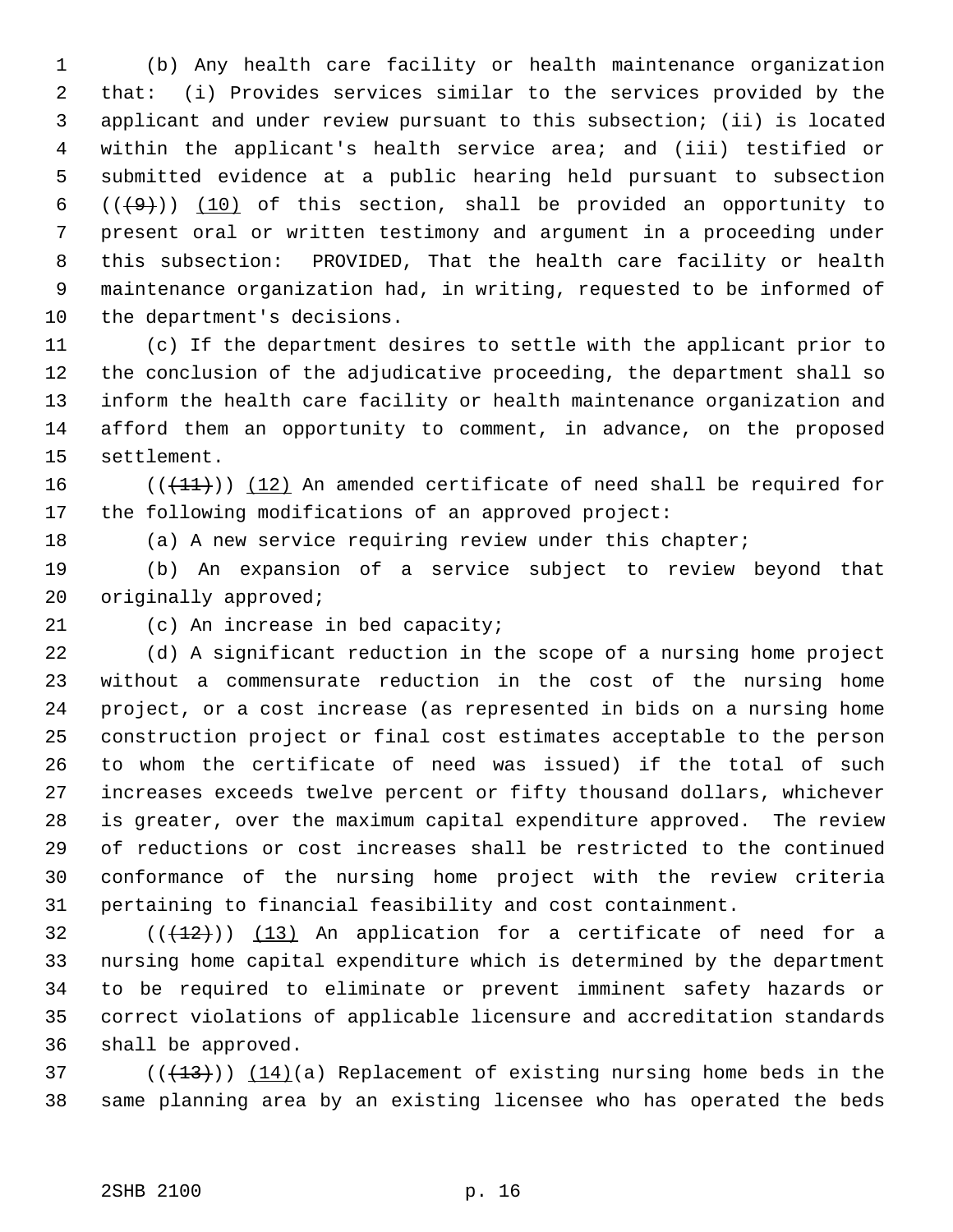for at least one year shall not require a certificate of need under this chapter. The licensee shall give written notice of its intent to replace the existing nursing home beds to the department and shall provide the department with information as may be required pursuant to rule. Replacement of the beds by a party other than the licensee is subject to certificate of need review under this chapter, except as 7 otherwise permitted by subsection  $((+14))$  (15) of this section.

 (b) When an entire nursing home ceases operation, the licensee or any other party who has secured an interest in the beds may reserve his or her interest in the beds for eight years or until a certificate of need to replace them is issued, whichever occurs first. However, the nursing home, licensee, or any other party who has secured an interest in the beds must give notice of its intent to retain the beds to the department of health no later than thirty days after the effective date of the facility's closure. Certificate of need review shall be required for any party who has reserved the nursing home beds except that the need criteria shall be deemed met when the applicant is the licensee who had operated the beds for at least one year, who has operated the beds for at least one year immediately preceding the reservation of the beds, and who is replacing the beds in the same planning area.

 $((+14))$   $(15)$  In the event that a licensee, who has provided the department with notice of his or her intent to replace nursing home 24 beds under subsection  $((+13))$   $(14)(a)$  of this section, engages in unprofessional conduct or becomes unable to practice with reasonable skill and safety by reason of mental or physical condition, pursuant to chapter 18.130 RCW, or dies, the building owner shall be permitted to complete the nursing home bed replacement project, provided the building owner has secured an interest in the beds.

 **Sec. 11.** RCW 70.38.135 and 1989 1st ex.s. c 9 s 607 are each amended to read as follows:

The secretary shall have authority to:

 (1) Provide when needed temporary or intermittent services of experts or consultants or organizations thereof, by contract, when such services are to be performed on a part time or fee-for-service basis; (2) Make or cause to be made such on-site surveys of health care or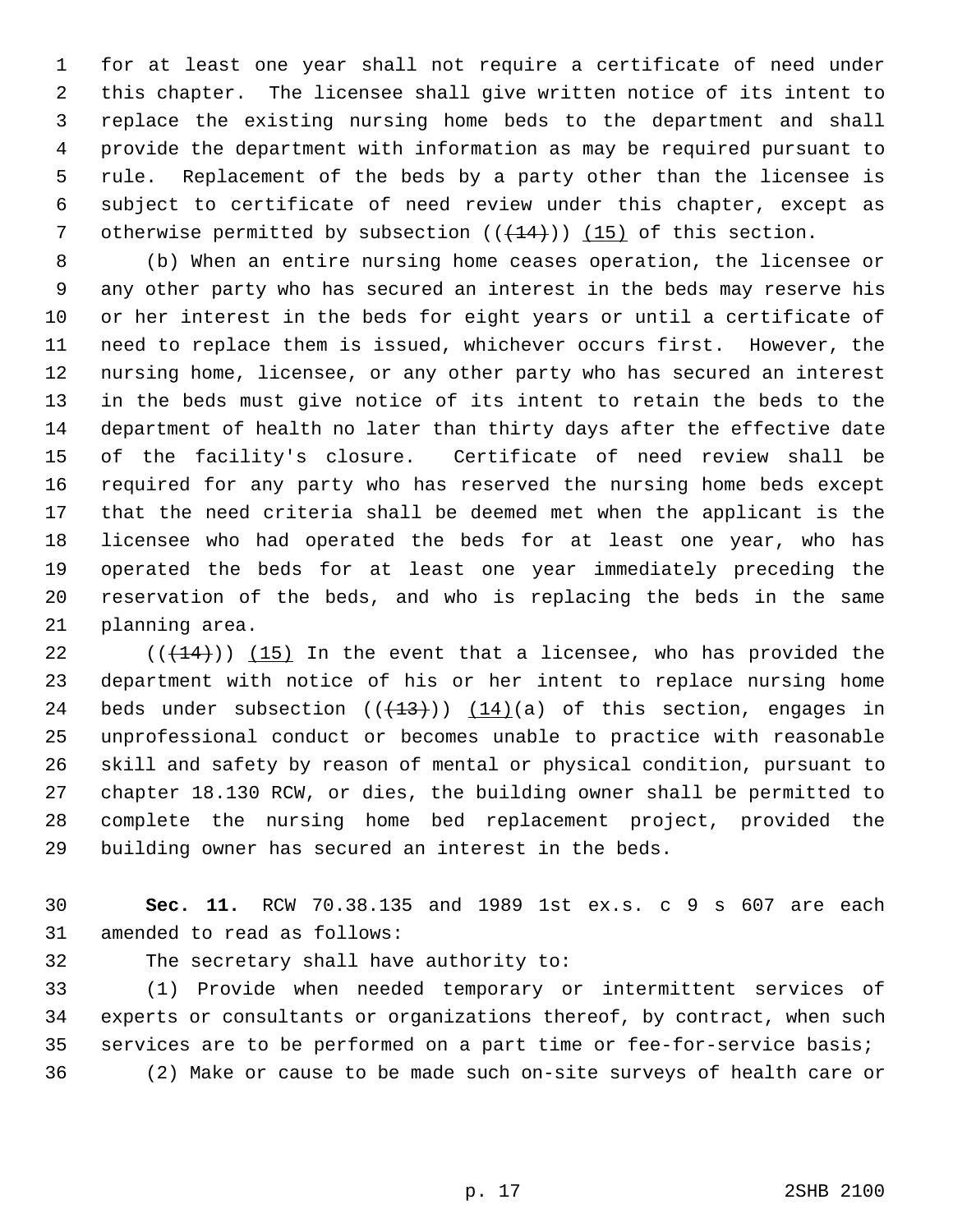medical facilities as may be necessary for the administration of the certificate of need program;

 (3) Upon review of recommendations, if any, from the board of 4 health or the Washington health resource strategy commission:

 (a) Promulgate rules under which health care facilities providers doing business within the state shall submit to the department such data related to health and health care as the department finds 8 necessary to the performance of its functions under this chapter;

 (b) Promulgate rules pertaining to the maintenance and operation of medical facilities which receive federal assistance under the provisions of Title XVI;

 (c) Promulgate rules in implementation of the provisions of this chapter, including the establishment of procedures for public hearings for predecisions and post-decisions on applications for certificate of need;

 (d) Promulgate rules providing circumstances and procedures of expedited certificate of need review if there has not been a significant change in existing health facilities of the same type or in the need for such health facilities and services;

 (4) Grant allocated state funds to qualified entities, as defined by the department, to fund not more than seventy-five percent of the costs of regional planning activities, excluding costs related to review of applications for certificates of need, provided for in this 24 chapter or approved by the department; and

 (5) Contract with and provide reasonable reimbursement for qualified entities to assist in determinations of certificates of need.

 **Sec. 12.** RCW 70.38.105 and 2004 c 261 s 6 are each amended to read as follows:

 (1) The department is authorized and directed to implement the certificate of need program in this state pursuant to the provisions of this chapter.

 (2) There shall be a state certificate of need program which is administered consistent with the requirements of federal law as necessary to the receipt of federal funds by the state.

 (3) No person shall engage in any undertaking which is subject to certificate of need review under subsection (4) of this section without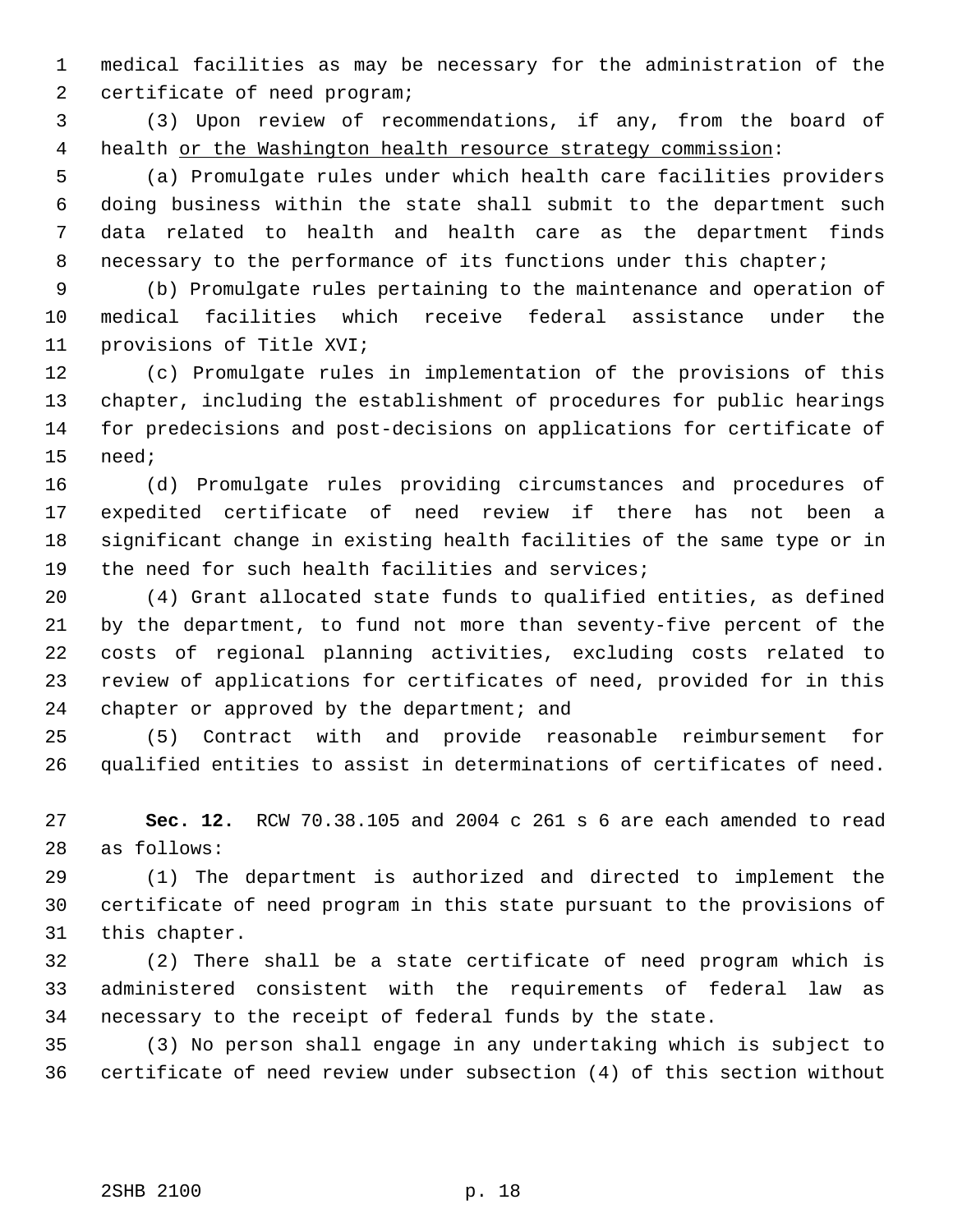first having received from the department either a certificate of need or an exception granted in accordance with this chapter.

 (4) The following shall be subject to certificate of need review under this chapter:

 (a) The construction, development, or other establishment of a new health care facility;

 (b) The sale, purchase, or lease of part or all of any existing hospital as defined in RCW 70.38.025;

 (c) Any capital expenditure for the construction, renovation, or alteration of a nursing home which substantially changes the services of the facility after January 1, 1981, provided that the substantial changes in services are specified by the department in rule;

 (d) Any capital expenditure for the construction, renovation, or alteration of a nursing home which exceeds the expenditure minimum as defined by RCW 70.38.025. However, a capital expenditure which is not subject to certificate of need review under (a), (b), (c), or (e) of this subsection and which is solely for any one or more of the following is not subject to certificate of need review:

(i) Communications and parking facilities;

 (ii) Mechanical, electrical, ventilation, heating, and air conditioning systems;

## 22 (iii) Energy conservation systems;

 (iv) Repairs to, or the correction of, deficiencies in existing physical plant facilities which are necessary to maintain state licensure, however, other additional repairs, remodeling, or replacement projects that are not related to one or more deficiency citations and are not necessary to maintain state licensure are not exempt from certificate of need review except as otherwise permitted by 29 (d)(vi) of this subsection or RCW 70.38.115( $(\frac{13}{13})$ ) (14);

 (v) Acquisition of equipment, including data processing equipment, which is not or will not be used in the direct provision of health services;

 (vi) Construction or renovation at an existing nursing home which involves physical plant facilities, including administrative, dining areas, kitchen, laundry, therapy areas, and support facilities, by an existing licensee who has operated the beds for at least one year;

- (vii) Acquisition of land; and
- (viii) Refinancing of existing debt;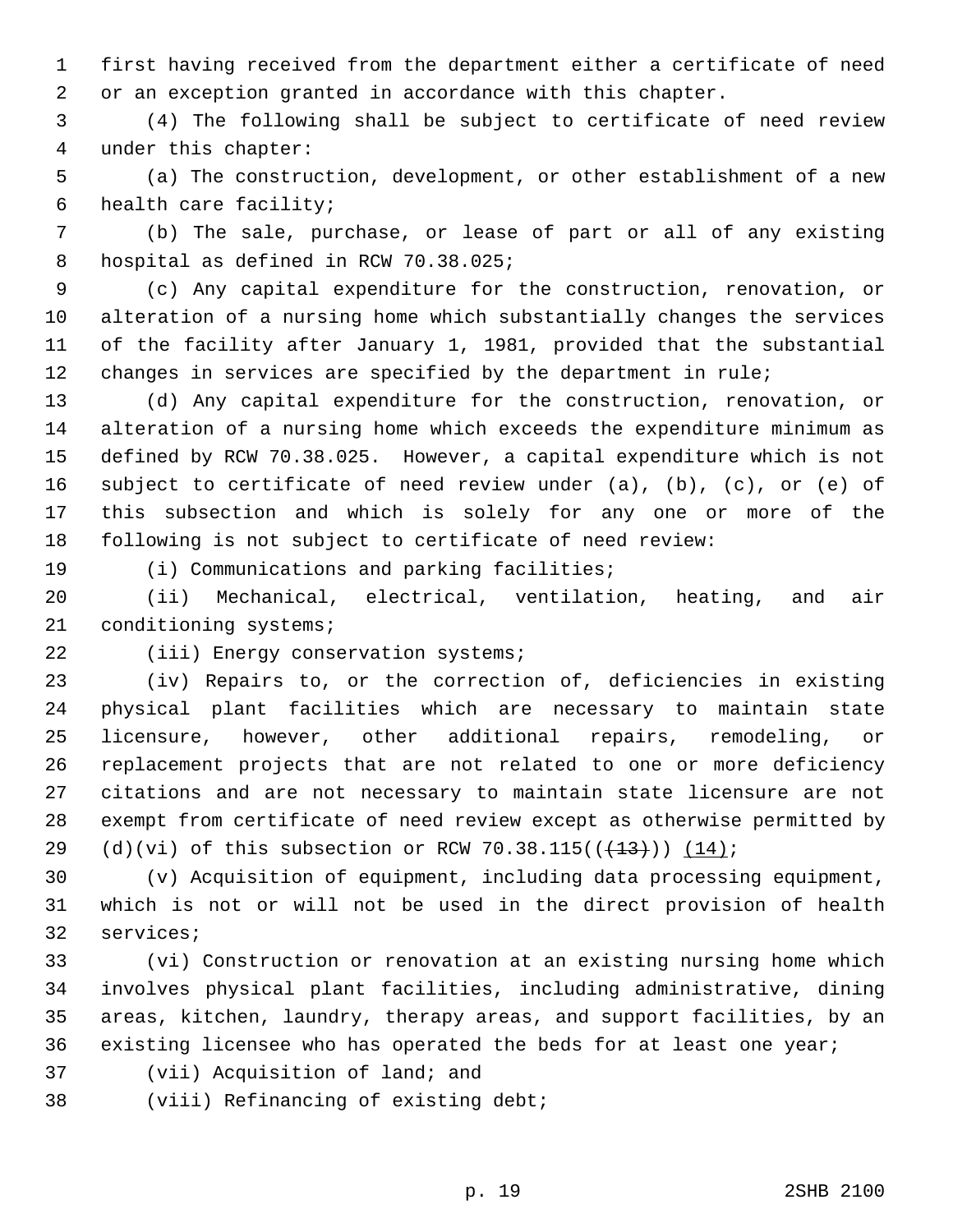(e) A change in bed capacity of a health care facility which increases the total number of licensed beds or redistributes beds among acute care, nursing home care, and boarding home care if the bed redistribution is to be effective for a period in excess of six months, or a change in bed capacity of a rural health care facility licensed under RCW 70.175.100 that increases the total number of nursing home beds or redistributes beds from acute care or boarding home care to nursing home care if the bed redistribution is to be effective for a period in excess of six months. A health care facility certified as a critical access hospital under 42 U.S.C. 1395i-4 may increase its total number of licensed beds to the total number of beds permitted under 42 U.S.C. 1395i-4 for acute care and may redistribute beds permitted under 42 U.S.C. 1395i-4 among acute care and nursing home care without being subject to certificate of need review. If there is a nursing home licensed under chapter 18.51 RCW within twenty-seven miles of the critical access hospital, the critical access hospital is subject to certificate of need review except for:

 (i) Critical access hospitals which had designated beds to provide nursing home care, in excess of five swing beds, prior to December 31, 2003; or

(ii) Up to five swing beds.

Critical access hospital beds not subject to certificate of need

 review under this subsection (4)(e) will not be counted as either acute care or nursing home care for certificate of need review purposes. If a health care facility ceases to be certified as a critical access hospital under 42 U.S.C. 1395i-4, the hospital may revert back to the type and number of licensed hospital beds as it had when it requested critical access hospital designation;

 (f) Any new tertiary health services which are offered in or through a health care facility or rural health care facility licensed under RCW 70.175.100, and which were not offered on a regular basis by, in, or through such health care facility or rural health care facility within the twelve-month period prior to the time such services would be offered;

 (g) Any expenditure for the construction, renovation, or alteration of a nursing home or change in nursing home services in excess of the expenditure minimum made in preparation for any undertaking under subsection (4) of this section and any arrangement or commitment made